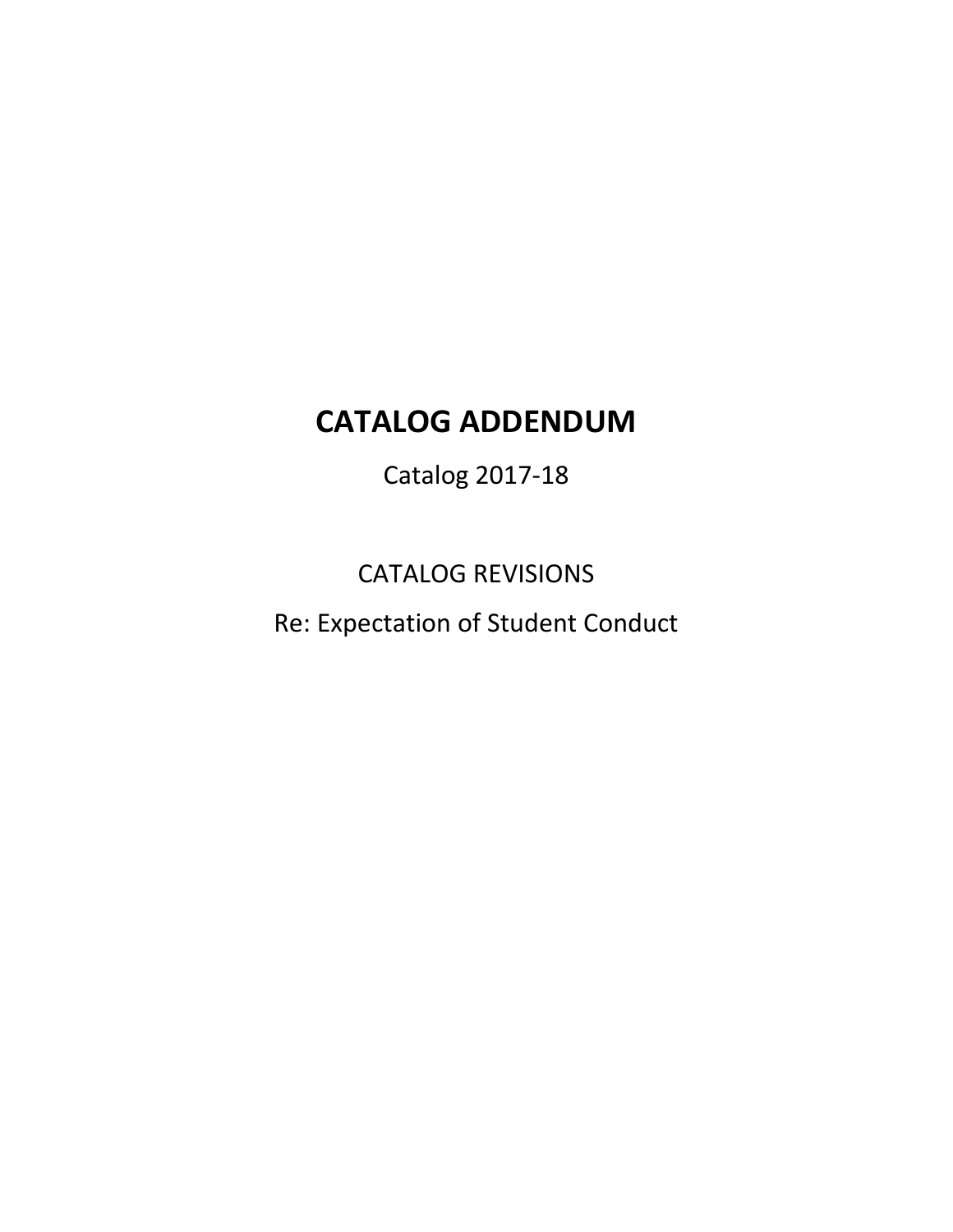Butler Community College expects students to behave in a manner that supports a positive educational environment for all. Upon enrollment, each student accepts the obligations of performance and behavior imposed by the college relevant to its lawful missions, processes and functions. The Student Code of Conduct and Academic Integrity policies have been developed to achieve that aim.

#### **STUDENT CODE OF CONDUCT**

At Butler Community College students are expected to be responsible for reviewing all of the policies at the College. Specifically, students are required to understand the policies that relate to student behavior, academic honesty, and Butler's timeless institutional values of quality, integrity, service, and care. All students are expected to adhere to all of these policies. Lack of knowledge of the policies is not an acceptable excuse for non-compliance.

When in the classroom, students must be fully engaged in any class. Any act of disrespect toward an instructor, sponsor or College official is unacceptable. Students are expected to immediately comply with directives from any College official. If a student feels that a request is inappropriate, they should voice their concern to the Vice-President for Student Services.

Butler Community College expressly prohibits any form of discrimination or harassment based on gender, race, color, religion, sex, sexual orientation, national origin, age, disability, veteran status, or status in any group protected by state or local law.

Student behavior that is contrary to adopted school policy will result in appropriate disciplinary action. Grounds for probation, suspension or expulsion include:

- 1. Willful violation of any published regulation for student conduct adopted or approved by the Board of Trustees
- 2. Individual or group behavior which substantially impinges upon or invades the rights of others, disrupts, impedes or interferes with the operation of any college class or activity. Such conduct includes (but is not limited to) assault, threats to the personal safety of one's self or others, throwing objects, making excessive noise, unwelcome physical contact, or hazing/bullying.
- 3. Conduct which results in violations of federal, state laws, and local city ordinances or conviction of the student of any offense specified in chapter 21 of the Kansas Statutes Annotated or any criminal statute of the United States.
- 4. Disobedience of an order from a teacher, peace officer, college security officer or other school authority, when such disobedience can reasonably be anticipated to result in disorder, disruption or interference with the operation of any college class or activity is prohibited.
- 5. Being under the influence, possessing, and/or consuming alcoholic beverages (3.2 beer included), illegal or unauthorized drugs on college property. (See Disciplinary Action for Drug and Alcohol Violations in the Student Handbook).
- 6. Theft of any kind, including seizing, receiving or concealing property with knowledge that it has been stolen. Willful, intentional or negligent damage or destruction to any property belonging to the college, faculty or staff, visitor or student.
- 7. Possession or use of unauthorized firearms or other weapons or violation of the Weapons Policy.
- 8. Violations of any computer lab policy. Violations of ethical standards and unauthorized or inappropriate use of computer such as (but not limited): using other's e-mail without permission, downloading or engaging in pornographic material, monopolizing hardware, software and/or printers for personal use (not college related), tampering with the college's network security system, or any illegal activity that violates the laws of libel, copyright, trademark and the Buckley Amendment.
- 9. Intentionally and/or maliciously violating the Academic Integrity policy or falsifying College documents or records (including financial aid, admissions and registration) or make a false report or statement to a College official. (See Academic Integrity)
- 10. Participation in inappropriate sexual behavior or sexual harassment of College faculty, staff, or students. (See Harassment and Violence Policy)
- 11. Use of cigarettes, chewing tobacco, electronic cigarettes or any other violation of the College Tobacco Free Campus Policy. (See Tobacco Free Campus Policy)

Students are expected to fully cooperate with any investigation affecting the College by local law enforcement or college officials. If a student participates in conduct which results in their conviction of any misdemeanor or felony offense, they may face disciplinary action from the College that may include being removed from school.

College officials including the President, Vice President of Academics, or Vice President of Student Services (or their designees) may impose sanctions including probation, suspension, dismissal, and expulsion of any student who violates College Policy including the Student Code of Conduct and Academic Integrity policies.

If a student disagrees with the sanctions set forth by a college official he/she has the right to appeal. To appeal sanctions resulting from violations of the Student Code of Conduct, except the Academic Integrity violations, the student should refer to the Student Disciplinary Process. For violations of the Academic Integrity policy and disagreements about grade assignments, the students should refer to the Academic Integrity and Academic Appeal Process.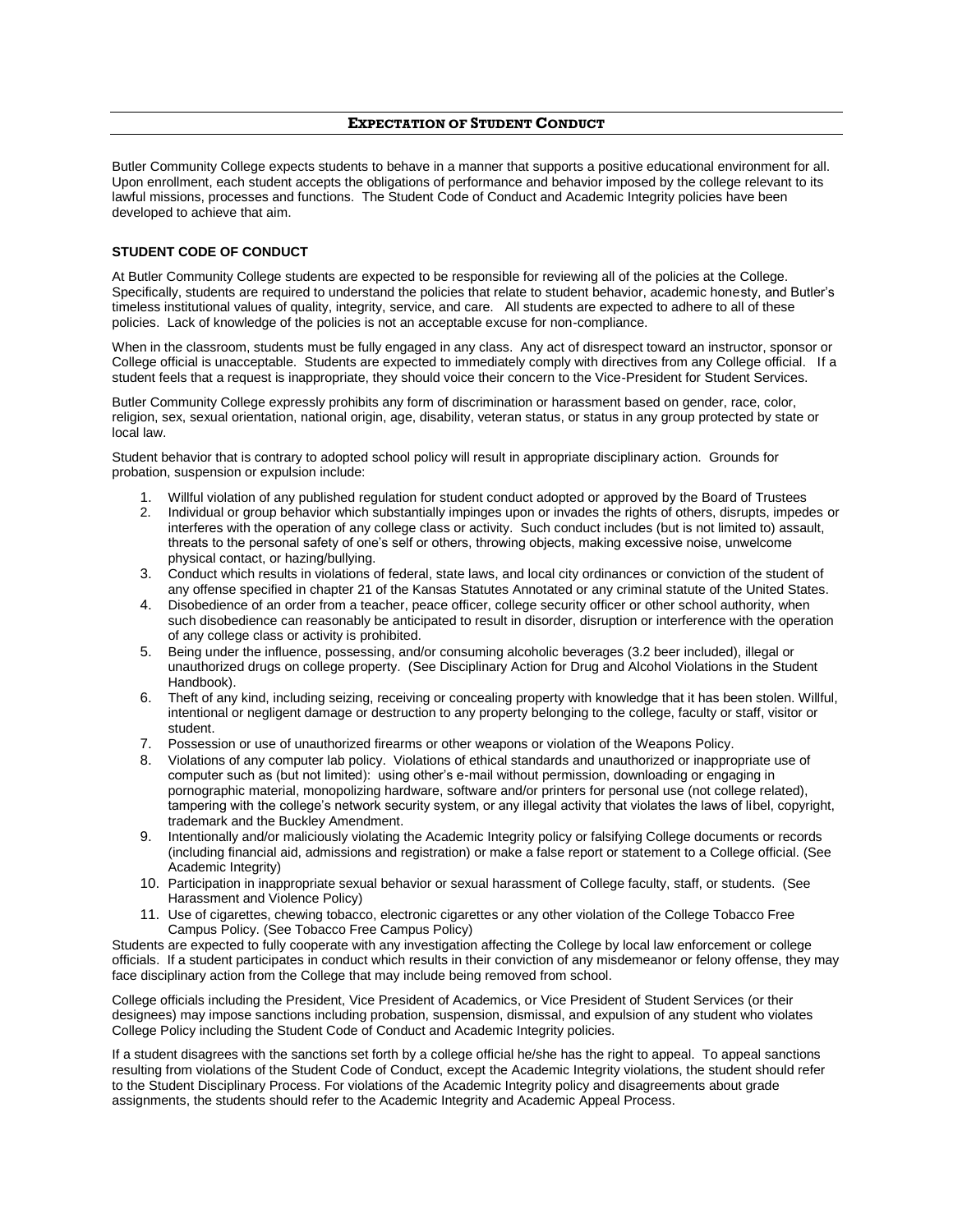# **STUDENT DISCIPLINARY PROCESS**

Butler's Student Disciplinary Process is a three-step model consisting of the following stages: Investigation and Initial decision; Appeal to the Student Review and Appeals Committee; and Appeal to the Vice President of Student Services.

# **Step 1: INVESTIGATION AND INTITAL DECISCION**

Stage one of the disciplinary process begins with any college student, faculty, or staff member reporting or making a complaint of a student(s) of suspected violation of College Policy. Upon receipt of a complaint, the pre-adjudication investigation stage begins. During this stage the investigation may include interviewing witnesses and suspects of the before mentioned complaint. Most investigations are completed by the Department of Public Safety and/or other student services staff (i.e. residence life staff). The College shall determine appropriate disciplinary action(s) based on the type and severity of behavior or violation committed.

While a disciplinary decision is pending, the Associate Vice President of Student Services (or designee) may immediately impose interim action(s) in the event that a student's continued presence in class, program, activity or event or on any College-owned, College-operated or College-utilized facility poses a significant danger to themselves or others, and/or there is reasonable cause to believe that such interim action is required to protect lives or property or to ensure the maintenance of order. In imposing interim action, the Associate Vice President of Student Services (or designee) will give consideration to potential consequences of the action imposed, such as the student's inability to attend classes. The College may allow for alternative means for the student to fulfill academic and other obligations. A student may request a review of an interim action while it remains in effect by submitting a written request to the Vice President of Student Services. The Vice President of Student Services will review the request and determine if the interim action will be upheld, modified or terminated. The decision of the vice president will be final, and the interim action process will be separate and distinct from the investigation and discipline procedure.

After the investigation is completed a written report is forwarded to the Adjudicator (in most cases the Associate Vice President of Student Services or designee) and the disciplinary process is initiated. The role of the adjudicator is that of fact finding, rule interpretation, and choice of sanction for policy violation(s). The Adjudicator will review, in person, with the student the nature of the complaint and render sanctions in writing to the student. In addition to or in conjunction with probation, suspension, or expulsion the following list of sanctions may be imposed by the College as part of disciplinary action: mandatory training, hold on student records, academic or personal counseling, restitution and fines, required administrative meetings, medical certification/evaluation, execution of a behavioral agreement, modifications to the academic schedule, issuance of a no-contact other in relation to another individual, mandatory project or assignment, denial of privileges, emergency suspension, ban from College campus or activities and/or community service.

No suspension or expulsion shall be imposed upon a student without notification of their right to an appeal to the Student Review and Appeals Committee. In cases of expulsion, students will first be placed on suspension in order to have the opportunity to appeal. A written notice of any decision to suspend or expel a student will include the charges upon which the decision is based. This notice shall be given to the student to be suspended or expelled and to his or her parents or guardians (if student is dependent and under 18 years of age). Such notice shall be accompanied by a copy of this procedural regulation.

#### **Step 2: RIGHT TO APPEAL TO THE STUDENT REVIEW AND APPEALS COMMITTEE**

If a student wishes to appeal any disciplinary action or decisions to suspend or expel, he or she must do so in writing to the Vice President for Student Services within two days of receiving disciplinary sanctions. Upon receipt of the letter requesting the appeal, the Vice President for Student Services must notify the student of the time, date, and place that the student will be afforded an opportunity for a formal hearing, and such date shall not be later than seventy-two (72) hours after the Vice President for Student Services has received the student's appeal. For the purposes of time notification, weekends and school holidays are excluded. The Student Review and Appeals Committee is comprised of four faculty members and four Student Services staff members, chaired by the Vice President of Academics.

# **Step 3: APPEAL TO THE VICE PRESIDENT OF STUDENT SERVICES**

Should the student desire to appeal the decision made by the Student Review and Appeals Committee, they may do so, in writing, directly to the Vice President of Student Services. The Vice President of Student Services will review all of the documentation that was presented during the appeal to the Student Review and Appeals Committee. The Vice President of Student Services has the ability to support the decision made by the Student Review and Appeals Committee or make a decision to overturn such decision made by the committee. Students will be notified of appeal results in writing. The Vice President of Student Services' decision is final.

# **ACADEMIC INTEGRITY**

Butler Community College defines academic integrity as learning that leads to the development of knowledge and/or skills without any form of cheating or plagiarism. This learning requires respect for Butler's institutional values of quality, service,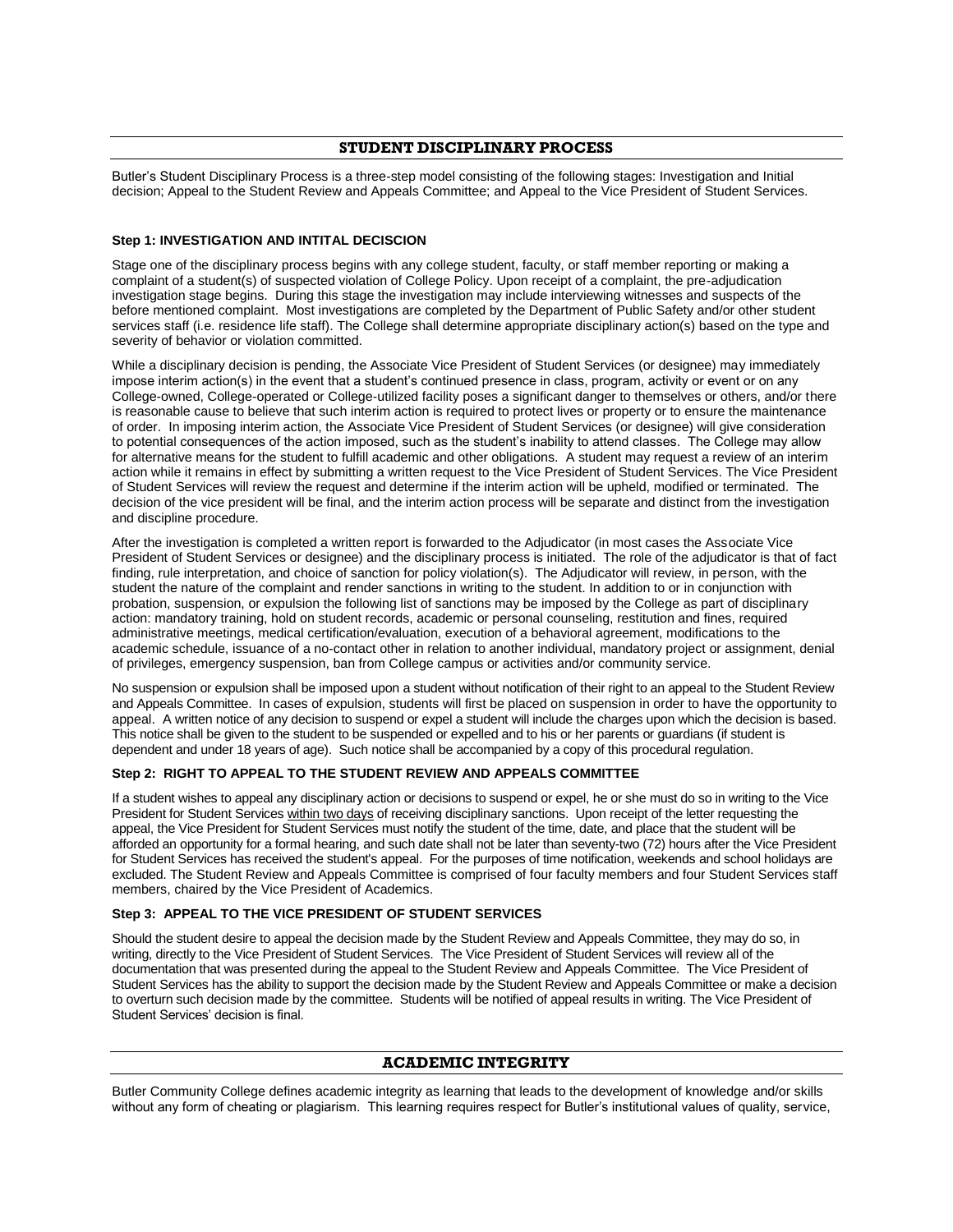integrity, and caring as well as its Learning College Principles. All Butler students, faculty, staff, and administrators are responsible for upholding academic integrity.

Examples of cheating include, but are not limited to: giving, receiving, or using unauthorized help on individual and group academic exercises such as papers, quizzes, tests, and presentations through any delivery system in any learning environment. This includes impersonating another student, sharing content without authorization, fabricating data, and altering academic documents, including records, with or without the use of personal and college electronic devices.

Examples of plagiarism include, but are not limited to: representing or turning in someone else's work without proper citation of the source. This includes unacknowledged paraphrase, quotation, or complete use of someone else's work in any form. It also includes citing work that is not used and taking credit for a group project without contributing to it.

Faculty members have discretion in handling student violations of the academic integrity policy, but faculty members must consult with their deans or administrators prior to removing a student from a course. Faculty members must inform students of violations and their consequences in writing. Students who violate the academic integrity policy will sustain academic consequences set by faculty members. The consequences may include, but are not limited to, any of the following actions and may be imposed in any order or sequence.

- 1. A warning.
- 2. A zero or failing grade on the academic exercise with repetition of the exercise allowed for reduced or the same amount of original credit.
- 3. A zero or failing grade on the exercise with no repetition allowed.
- 4. A failing grade in the course and removal from it.
- 5. Students who violate the academic integrity policy are also subject to administrative consequences, which may include, but are not limited to:
	- a. Reduction or cancellation of a college scholarship.
	- b. Suspension from college activities.
	- c. Being barred from the course and/or program for a set time.<br>d. Being barred from the course and/or program permanently.
	- Being barred from the course and/or program permanently.
	- e. Suspension from the college for a set time.
	- f. Expulsion from the college.

Students will be informed of administrative consequences in writing. Students have the right to appeal any decision or disciplinary action as outlined in the Academic Appeal Process.

# **ACADEMIC APPEAL PROCESS**

Butler's Academic Appeal Process is a four-step model consisting of the following stages: Faculty/Student Resolution; Dean, Associate Dean or Site Director Appeal; Appeal to the Student Review and Appeals Committee; and Appeal to the Vice President of Academics.

The Butler Community College academic appeals process is to be used for violations of the academic integrity policy disagreements about grade assignments. If a student does not agree with a grade assignment, classroom procedures or related issues or disputes allegations of academic misconduct, the following procedures will be followed to ensure an appropriate resolution of the academic appeal:

#### **Step 1: FACULTY/STUDENT RESOLUTION**

The student will attempt to resolve the issue with the faculty member by requesting a meeting and discussing the issue.

#### **Step 2: DEAN OR ASSOCIATE DEAN OR SITE DIRECTOR APPEAL**

If the issue cannot be resolved between the student and the faculty member, the student has the right to appeal to the appropriate academic dean or associate dean or site director. To initiate an appeal, provide a detailed written summary of the situation and any supporting documentation in writing to the appropriate academic dean, associate dean, or site director. The academic dean, associate dean, or site director will notify the student of his or her decision in writing. **Grade appeals, the appeal must be submitted in writing within six weeks of the date the grade was officially posted by the Registrar's Office.**

# **Step 3: STUDENT REVIEW AND APPEALS COMMITTEE**

If the student is not satisfied with the decision of the academic dean, associate dean, or site director, the student may appeal this decision within 10 days with the Student Review and Appeals Committee. The appeal must be made in writing to the Vice President of Student Services. The student should describe the initial concern; provide any supporting documentation; indicate the decision by the academic dean, associate dean, or site director; and explain why this decision is not satisfactory. The Student Review and Appeals Committee may request additional information from the instructor, academic dean, associate dean, site director, or others. Once all documents are received, the committee will review the information and notify the student of the committee's decision in writing. In the case of suspension or expulsion, students will have the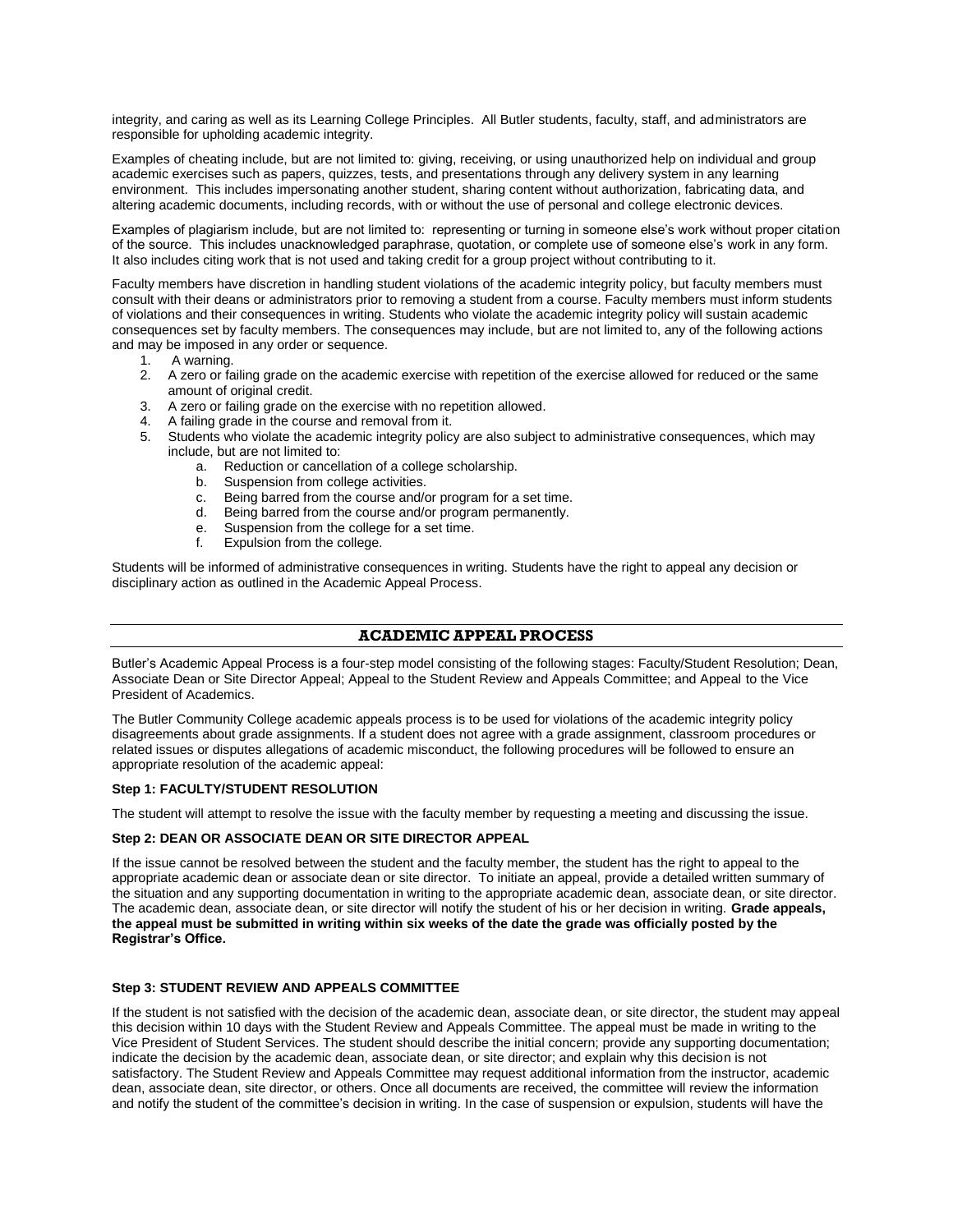right to a formal hearing and procedural due process. Upon receipt of the letter requesting the appeal, the Vice President of Student Services must notify the student of the time, date, and place that the student will be afforded an opportunity for a formal hearing. The Student Review and Appeals Committee is comprised of four faculty members and four Student Services staff members, chaired by the Vice President of Student Services.

# **Step 4: VICE PRESIDENT OF ACADEMICS**

If the student is not satisfied with the decision of the Student Review and Appeals Committee, the student may appeal this decision within 10 days with the Vice President of Academics. The appeal must be made in writing. The student should describe the initial concern; provide any supporting documentation; indicate the decision by the academic dean, associate dean, or site director; indicate the decision by the Student Review and Appeals Committee; and explain why these decisions are not satisfactory. The Vice President of Academics may request additional information from the Student Review and Appeals Committee, instructor, academic dean, associate dean, site director, or others. Once all documents are received, the Vice President of Academics will review the information and notify the student of the decision in writing. The decision by the Vice President of Academics is final.

# **PROCEDURAL DUE PROCESS**

When disciplinary action is administered for violations of College Policy, students have the right to appeal the disciplinary action, through the Student Disciplinary Process and in cases of proposed suspension or expulsion for Academic Appeals Process. Students who have been sanctioned for violating College Policies, the Student Code of Conduct or the Academic Integrity Policy are assured due process. The formal hearing described process described in the Student Disciplinary Process and the Academic Appeals Process, hereof shall afford procedural due process including but not limited to the following listed below. The student and the College administrator involved in this hearing may choose to be present during the entire presentation of evidence.

#### **Rights of the Participants**

- 1. The right of the student and the College to have counsel of his/her own choice present and to receive the advice of such counsel or other person whom he/she may select.
- 2. The right of the student and his/her counsel or advisor and the College to hear or read a full report of testimony.
- 3. The right of the student and his/her counsel and the College to confront and cross-examine witnesses who appear in person at the hearing, either voluntarily or as a result of the issuance of a subpoena.
- 4. The right of the student and the College to present their own witnesses in person or their testimony by affidavit.<br>5. The right of the student and the College to testify in their behalf and give reasons for his/her cond
- The right of the student and the College to testify in their behalf and give reasons for his/her conduct.
- 6. The right of the student and the College to have an orderly hearing.<br>7. The right of the student and the College to a fair and impartial decisi-
- **7.** The right of the student and the College to a fair and impartial decision based on substantial evidence.

For the purposes of this regulation "counsel" means any person a student or the College selects to represent and advise them at all proceedings conducted pursuant to the provisions of these regulations governing suspension and expulsion of students.

# **Powers and Duties of Person(s) Conducting the Hearings**

Any person, hearing officer, or any member of a committee while conducting a hearing may:

- 1. Administer oaths for the purpose of taking testimony.
- 2. Call and examine witnesses and receive documentary and other evidence.
- 3. Take any other action necessary to make the hearing in accord with procedural due process.

The Chairperson of the Student Review and Appeals Committee in holding an appeal hearing may, and upon the request of any student for whom such hearing is held or his or her parent or counsel, petition that the administrative judge of the judicial district court be authorized to issue subpoenas for the attendance and testimony of the principal witness or witnesses and production of books, records, reports, papers and documents relating to the proposed suspension or expulsion in the same manner as the issuance of subpoenas in civil actions pursuant to K.S.A. 60-245. For the purpose of this paragraph, "principal witness" means any witness whose testimony is of major importance in support of the charges upon which the proposed suspension or expulsion is based or in determination of material questions of fact.

# **Reports of Hearing(s)**

Upon the conclusion of any formal hearing, the Student Review and Appeals Committee shall make a decision and notify the student, in writing, of the decision. A copy of the decision will be kept with the Vice President for Student Services and shall be open to the inspection of the student who is suspended or expelled and, if the student has not attained eighteen (18) years of age, to his or her parents or guardians and counsel or other advisor. If the student has attained eighteen (18) years of age, such report shall be open to the inspection of his or her parents or guardians and counsel or other advisor only upon written consent of the student.

Whenever any such formal hearing results in suspension or expulsion, the Student Review and Appeals Committee conducting such hearing may make a recommendation to the Vice President of Student Services that returns the student to classes, pending any appeal or during the period allowed for notice of appeal, if such student is not reasonably anticipated to cause continued repeated material disorder, disruption, or interference with the operation of the college or substantial and material impingement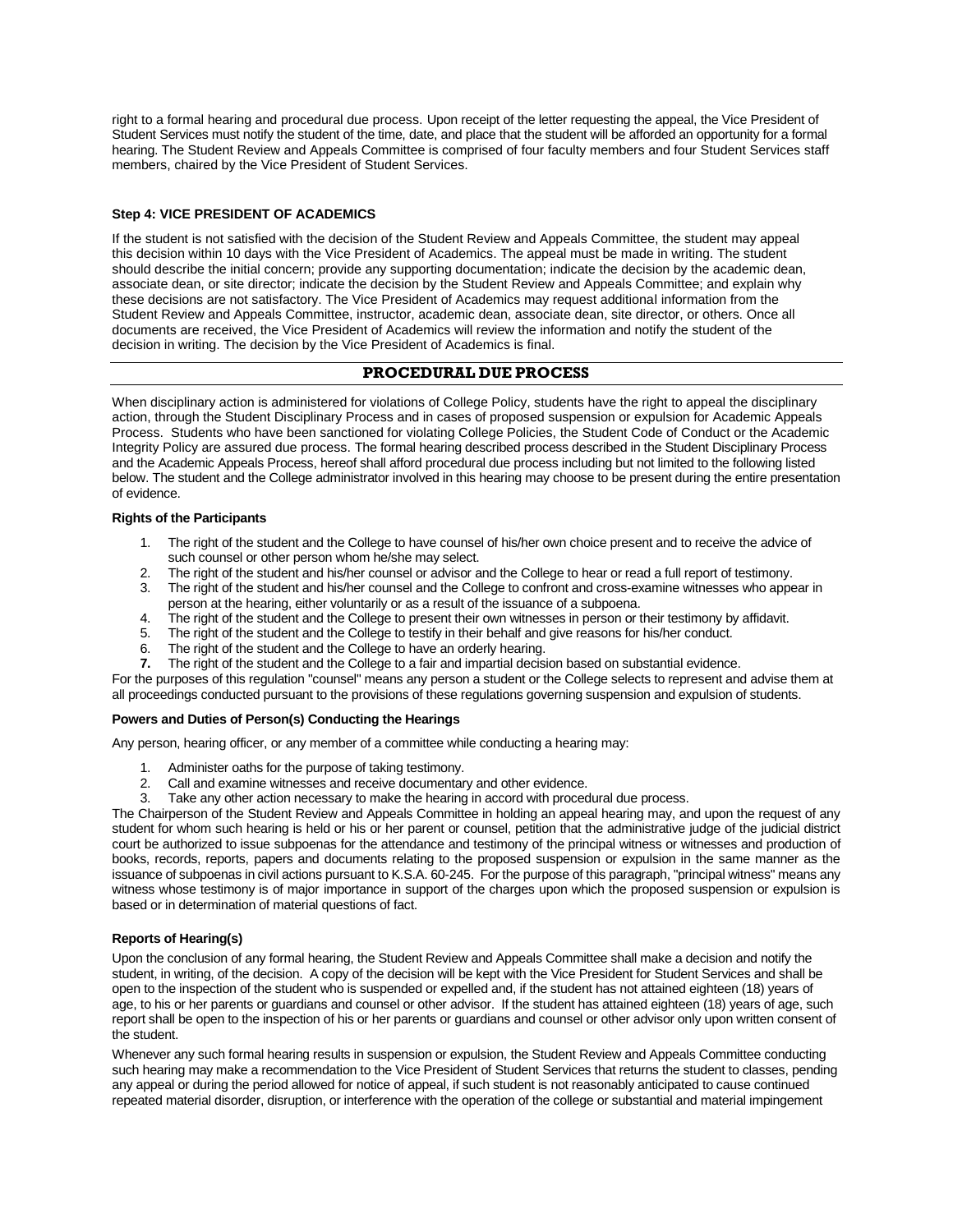upon or invasion of the rights of others. Whenever the committee fails to make a recommendation, the suspension shall continue until an appeal is determined or until the period of suspension or expulsion has expired, whichever is the sooner.

Under this regulation, whenever any written notice is required to be given to parents or guardians of any student, it shall be sufficient if the same is mailed to the residence of such parents or guardians at the address on file in the college records of such student. In lieu of mailing such written notice, the same may be personally delivered.

# **FORMAL COMPLAINT PROCESS**

The Butler Community College nonacademic appeals process is to be used for issues other than disciplinary or academic matters, and provides you with protection against unwarranted infringement of your rights. A grievance may concern an alleged violation of college policies, infringement of your rights and other such problems dealing with other students, college staff and faculty and authorized college activities.

In any case where a grievance involves alleged illegal discrimination, including any claim that a student has been subject to illegal discrimination on the basis of race, sex, national origin, age, religion or disability, marital or parental status or status as a veteran, the Vice President of Student Services will notify the Section 504 Counselor or Title IX Coordinator in writing of the grievance. Claims of illegal discrimination will be investigated using the Policy of Nondiscrimination and/or the Harassment and Violence Policy.

The following procedures will be followed to ensure an appropriate resolution of a student grievance or complaint at the lowest possible level:

**Step 1:** The student will attempt to rectify the grievance with the supervisor of the area in which the alleged violation occurred within 10 business days. Every effort will be made to resolve the grievance at the lowest possible level.

**Step 2:** Where resolution is impossible or unsatisfactory to either party, the issue should be appealed in writing to the appropriate supervisor. The supervisor must inform the student in writing of any decision made and the reason for that decision within five business days.

**Step 3:** If the student feels the grievance has not been resolved, he/she may submit a written grievance to the Vice President for Student Services within 10 business days from the time the complaint was filed at the previous level and request a conference. The Vice President for Student Services must, within five business days following the conference, inform the student in writing of any decision made and the reasons for making that decision. The decision of the Vice President for Student Services is final.

**Step 4:** If the student feels the grievance has not been resolved, he/she may submit a written grievance to the Board of Trustees by email or mail at the addresses below. A committee will be appointed by the Board of Trustees to review the information and make a final decision. The Board of Trustees' decision will determine if the college has a process for addressing the complaint, if the college process was followed and if the college resolution was reasonable.

These proceedings will occur in a professional manner and all efforts will be made to protect the rights of all parties involved.

If the student is not satisfied with the outcome of the complaint, after following the process explained above, a committee will be appointed by the Board of Trustees to review the information and render a final decision. Their decision will determine if the college has a process for addressing the complaint; if the college process was followed; and if the college resolution was reasonable.

To file a complaint, send a written complaint to:

Butler Community College - Board of Trustees 901 S. Haverhill Rd El Dorado, KS 67042 316-322-3101 [trustees@butlercc.edu](mailto:trustees@butlercc.edu)

The written complaint should include the following information:

- 1. Name, current mailing address, phone number of complainant
- 2. Email address
- 3. Dates of your enrollment
- 4. Details of your complaint
- 5. Expected outcome

The Board will reply to the student within 10 business days to let you know they have received your complaint and whether it requires any additional information. The Board will let you know their tentative plan for investigating and resolving the complaint, and will update you if it takes longer than originally planned. The Board will send a written response, usually